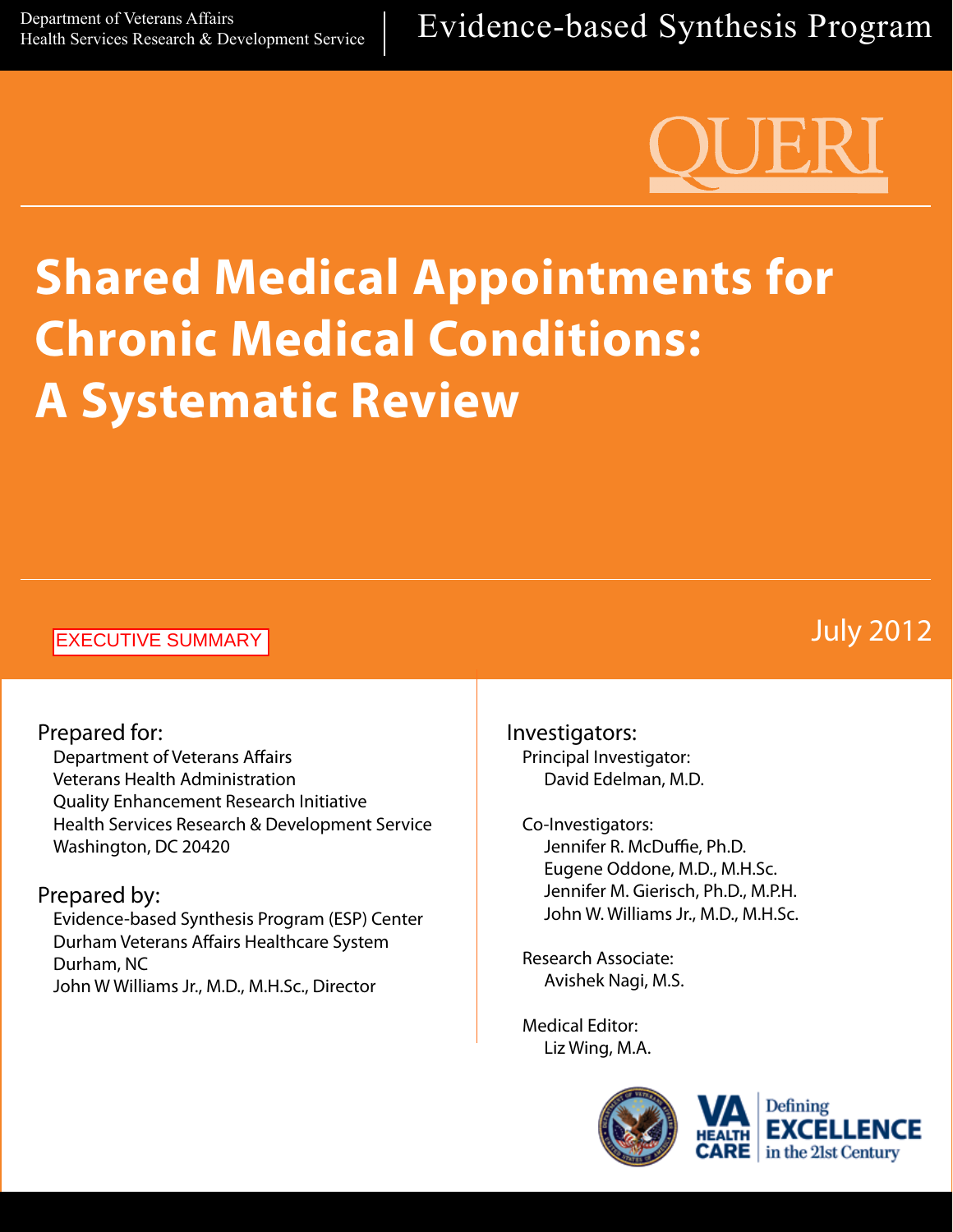## **PREFACE**

Quality Enhancement Research Initiative's (QUERI's) Evidence-based Synthesis Program (ESP) was established to provide timely and accurate syntheses of targeted healthcare topics of particular importance to Veterans Affairs (VA) managers and policymakers, as they work to improve the health and healthcare of Veterans. The ESP disseminates these reports throughout VA.

QUERI provides funding for four ESP Centers and each Center has an active VA affiliation. The ESP Centers generate evidence syntheses on important clinical practice topics, and these reports help:

- develop clinical policies informed by evidence,
- guide the implementation of effective services to improve patient outcomes and to support VA clinical practice guidelines and performance measures, and
- set the direction for future research to address gaps in clinical knowledge.

In 2009, the ESP Coordinating Center was created to expand the capacity of QUERI Central Office and the four ESP sites by developing and maintaining program processes. In addition, the Center established a Steering Committee comprised of QUERI field-based investigators, VA Patient Care Services, Office of Quality and Performance, and Veterans Integrated Service Networks (VISN) Clinical Management Officers. The Steering Committee provides program oversight, guides strategic planning, coordinates dissemination activities, and develops collaborations with VA leadership to identify new ESP topics of importance to Veterans and the VA healthcare system.

Comments on this evidence report are welcome and can be sent to Nicole Floyd, ESP Coordinating Center Program Manager, at nicole.floyd $@$ va.gov.

**Recommended citation:** Edelman D, McDuffie JR, Oddone E, Gierisch JM, Nagi A, Williams JW Jr. Shared Medical Appointments for Chronic Medical Conditions: A Systematic Review. VA-ESP Project #09-010; 2012.

This report is based on research conducted by the Evidence-based Synthesis Program (ESP) Center located at the Durham VA Medical Center, Durham, NC, funded by the Department of Veterans Affairs, Veterans Health Administration, Office of Research and Development, Quality Enhancement Research Initiative. The findings and conclusions in this document are those of the author(s) who are responsible for its contents; the findings and conclusions do not necessarily represent the views of the Department of Veterans Affairs or the United States government. Therefore, no statement in this article should be construed as an official position of the Department of Veterans Affairs. No investigators have any affiliations or financial involvement (e.g., employment, consultancies, honoraria, stock ownership or options, expert testimony, grants or patents received or pending, or royalties) that con¬flict with material presented in the report.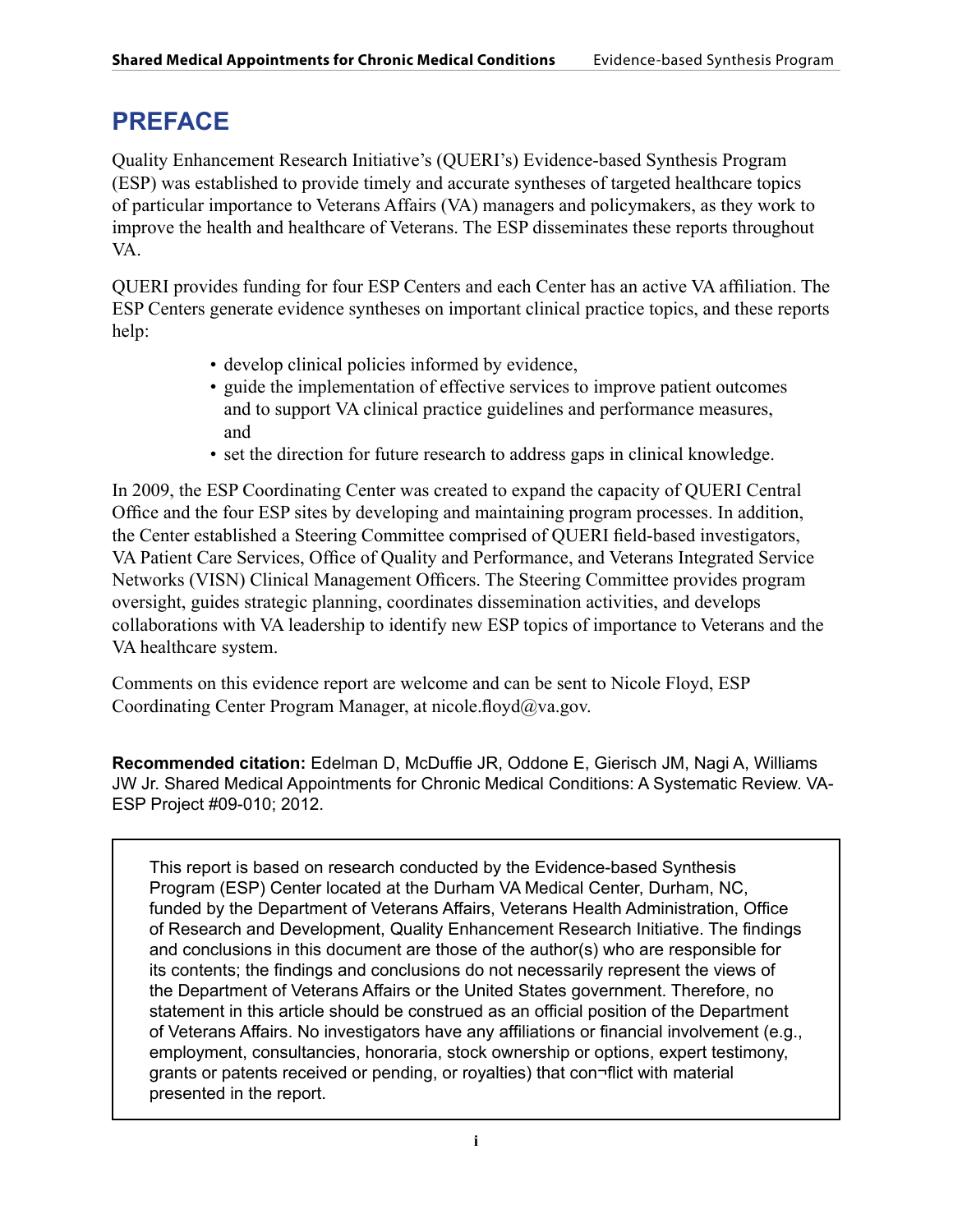## **EXECUTIVE SUMMARY**

## **BACKGROUND**

The most successful health care systems offer ready access to high-quality primary care—an approach that is embedded in the fundamental design of Veterans Affairs (VA) health care and which is consistent with the Institute of Medicine's definition of high-quality care. This definition emphasizes safe, effective, patient-centered, timely, efficient, and equitable health care. Group medical visits are a method to deliver health care that offers the promise of improving these aspects for patients with chronic conditions.

Group visits (or clinics) are a system redesign in which clinicians see multiple patients together in the same clinical setting. Shared medical appointments (SMAs) are a subset of such clinics and are defined by groups of patients meeting over time for comprehensive care for a defining chronic condition or health care state. SMAs usually involve both a person trained or skilled in delivering patient education or facilitating patient interaction and a practitioner with prescribing privileges. SMA sessions typically last 60 to 120 minutes, with time set aside for social integration, interactive education, and medication management, in an effort to achieve improved disease outcomes.

SMAs have been scientifically tested in an array of primary care settings over the last 10 to 15 years. However, there has been great variability among these studies in relation to setting; components included in the intervention; and measurement of clinical, cost, and utilization outcomes. For example, the patient group may stay constant, in an attempt to provide group bonding, or the patients may be allowed to choose sessions from a schedule at their convenience to promote attendance. Like patients, provider teams can be constant or vary over time. This uncertainty regarding the optimal design and impact of SMAs led the VA to commission this evidence synthesis report.

Our objective was to summarize the effects of SMA on staff, patient, and economic outcomes and to evaluate whether the impact varied by clinical condition or specific intervention components.

**Key Question 1.** For adults with chronic medical conditions, do shared medical appointments (SMAs) compared with usual care improve the following:

- Patient and staff experience?
- Treatment adherence?
- Quality measures such as (a) process of care measures utilized by VA, National Quality Forum, or National Committee for Quality Assurance and (b) biophysical markers (laboratory or physiological markers of health status such as HbA1c and blood pressure)?
- Symptom severity and functional status?
- Utilization of medical resources or health care costs?

**Key Question 2.** For adults with chronic medical conditions, do the effects of SMAs vary by patient characteristics such as specific chronic medical conditions and severity of disease?

**Key Question 3.** Is the intensity of the intervention or the components used by SMAs associated with intervention effects?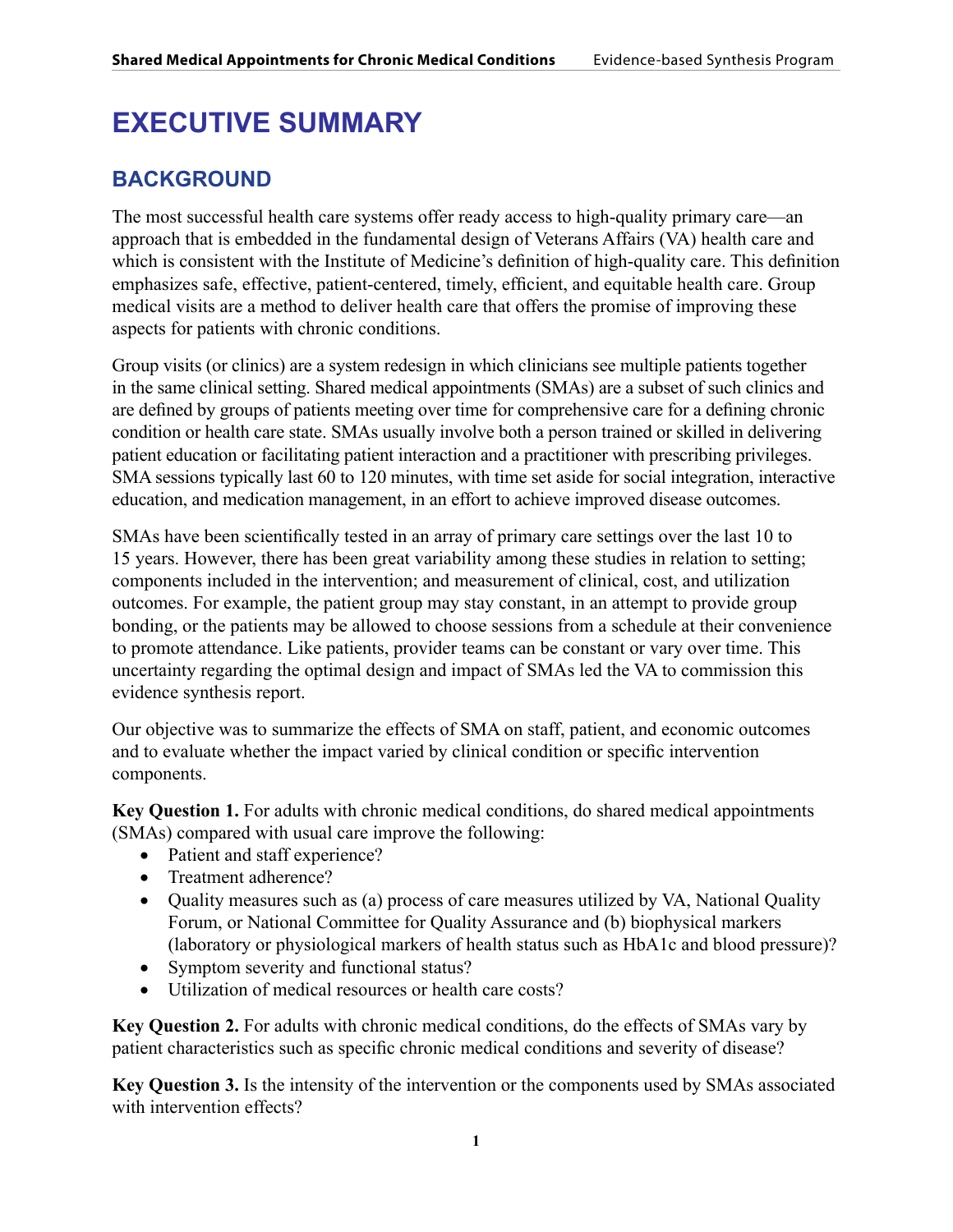#### **METHODS**

We searched MEDLINE<sup>®</sup> (via PubMed<sup>®</sup>), Embase<sup>®</sup>, CINAHL<sup>®</sup>, PsycINFO<sup>®</sup>, and Web of Science for peer-reviewed publications comparing shared medical appointments or group visits with usual care from January 1996 through April 2012. Our search strategy used the National Library of Medicine's medical subject headings (MeSH) keyword nomenclature and text words for group visits, and validated search terms for both randomized controlled trials and relevant observational studies. We limited the search to articles published in the English language involving human subjects 18 years of age and older. We developed our search strategy in consultation with a master librarian. We supplemented the electronic searches with a manual search of citations from a set of key primary articles, review articles and systematic reviews. As a mechanism to assess the risk of publication bias, we searched www.clinicaltrials.gov for completed but unpublished studies.

## **DATA SYNTHESIS**

Using prespecified inclusion and exclusion criteria, we critically analyzed studies to compare their characteristics, methods, findings and quality. When meta-analysis was appropriate, we used random-effects models to synthesize the effects quantitatively, reporting by a weighted difference of the means when the same scale (e.g., blood pressure) was used and a standardized mean difference when the scales (e.g., health-related quality of life) differed across studies. Heterogeneity was examined among the studies using graphical displays and test statistics (Cochran's Q and *I*<sup>2</sup> ). We explored heterogeneity in study effects by using subgroup analyses for categorical variables (e.g., study quality) and meta-regression analyses for continuous or discrete variables (e.g., baseline HbA1c, intervention robustness). Our subgroup and metaregression analyses should be considered hypothesis-generating because they consist of indirect comparisons and thus are subject to confounding. Outcomes not suitable to meta-analyses were described qualitatively

## **RATING THE BODY OF EVIDENCE**

In addition to rating the quality of individual studies, we evaluated the overall strength of evidence (SOE) for each Key Question by assessing the following domains: risk of bias, consistency, directness, precision, strength of association (magnitude of effect), and publication bias. These domains were considered qualitatively, and a summary rating of high, moderate, low, or insufficient SOE was assigned after discussion by two reviewers.

## **PEER REVIEW**

The draft version of the report was reviewed by technical experts and clinical leadership. A transcript of their comments is in an appendix of the full report and elucidates how each comment was considered in the final report.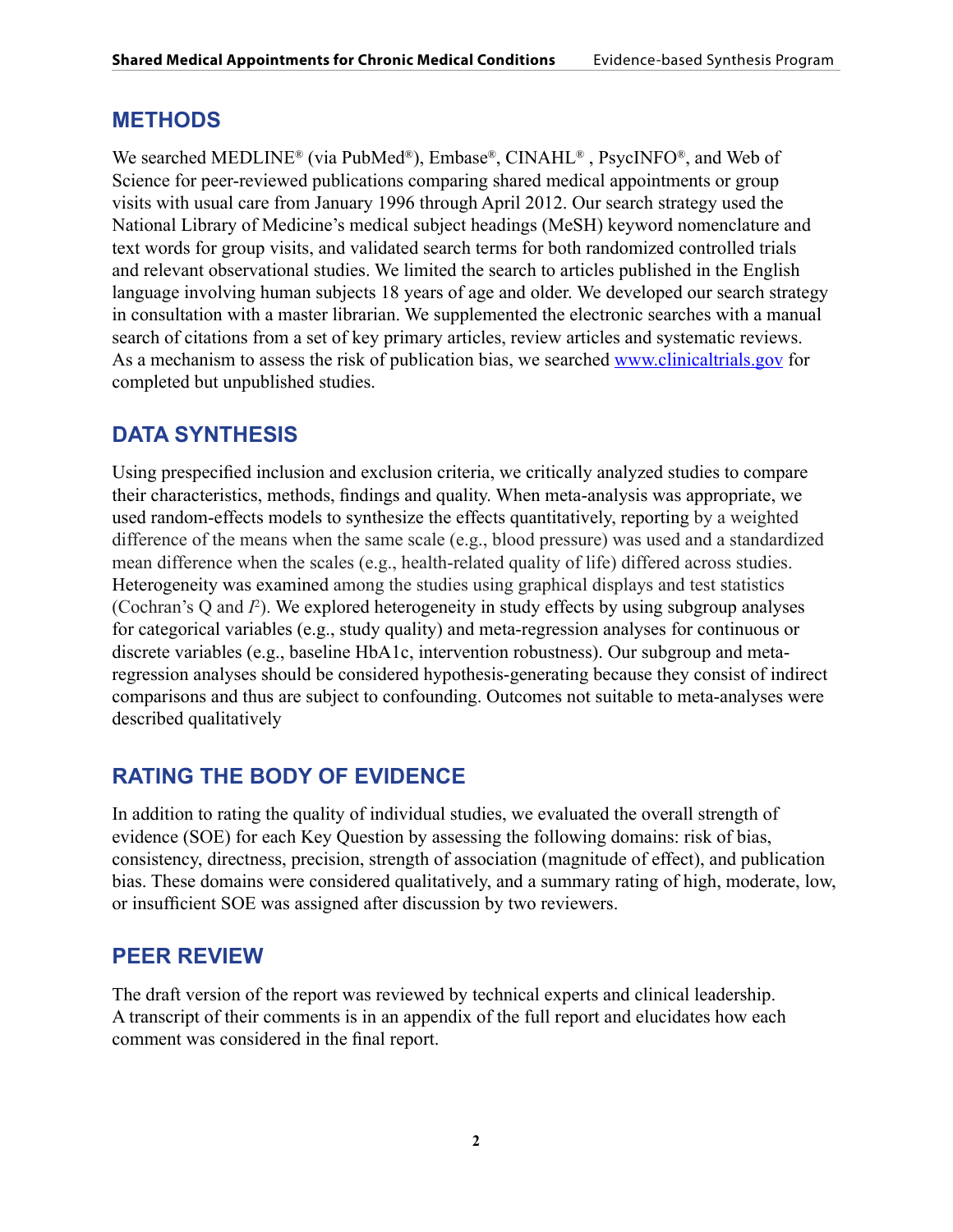## **RESULTS**

We identified 1104 unique citations from a combined search of MEDLINE (via PubMed, n=323), CINAHL ( $n=290$ ), Embase ( $n=145$ ), PsycINFO ( $n=157$ ), the Web of Science ( $n=186$ ) and by manual searching of included study bibliographies and review articles (n=2). After applying eligibility criteria, 25 articles (representing 19 unique studies) were included in the review.

Of the 19 studies, 16 (13 trials) evaluated SMA interventions in patients with diabetes mellitus and 3 (2 trials) evaluated SMAs in older adults with high utilization of medical resources. SMAs were generally led by teams of 1 to 3 clinicians that usually included a physician and/ or a registered nurse. Typically, sessions involved fixed patient panels and included individual breakouts for medication management. Group size averaged 6 to 10 members; median visit length was 2 hours and visit frequency ranged from approximately every 3 weeks to every 3 months. Followup ranged from 4 to 48 months. All studies compared SMAs with usual care or enhanced usual care; there were no direct comparisons between SMA and other qualityimprovement strategies.

Our search of www.clinicaltrials.gov did not identify any completed but unpublished studies. We found four ongoing studies, three for patients with diabetes and one for those with heart failure.

#### **Key Question 1. For adults with chronic medical conditions, do shared medical appointments (SMAs) compared with usual care improve the following:**

- **• Patient and staff experience?**
- **• Treatment adherence?**
- **• Quality measures such as (a) process of care measures utilized by VA, National Quality Forum, or National Committee for Quality Assurance and (b) biophysical markers (laboratory or physiological markers of health status such as HbA1c and blood pressure)?**
- **• Symptom severity and functional status?**
- **• Utilization of medical resources or health care costs?**

Of the 13 randomized trials that evaluated the effects of SMAs on outcomes for patients with diabetes, ten examined type 2 diabetes only, one examined type 1 only, and two examined a mixed patient population. Other chronic medical conditions were not represented. Studies enrolled patients with poor glucose control (thresholds varied from A1c .6.5% to >9%); a minority required elevated blood pressure or lipids. Only two trials described the effects on patient experience, and neither of those trials showed greater satisfaction among those in SMAs compared with usual care. All studies reported effects on average hemoglobin A1c at the end of the intervention. SMAs were associated with lower A1c than usual care at 4 to 48 months' followup (mean difference=-0.55; 95% CI, -0.99 to -0.11). However, effects varied significantly across studies and this was not explained by study quality. Eight studies reported effects on either total or LDL cholesterol, showing small but statistically nonsignificant treatment effects that varied across studies. Five studies reported effects on systolic blood pressure, showing a consistent and statistically significant effect (mean difference=-5.2; CI, -7.40 to -3.05). Five studies reported large improvements in health-related quality of life (standardized mean difference=-0.84; CI, -1.64 to -0.03), but effects were greater when using a disease-specific measure. Three observational studies examined a more limited set of outcomes, with findings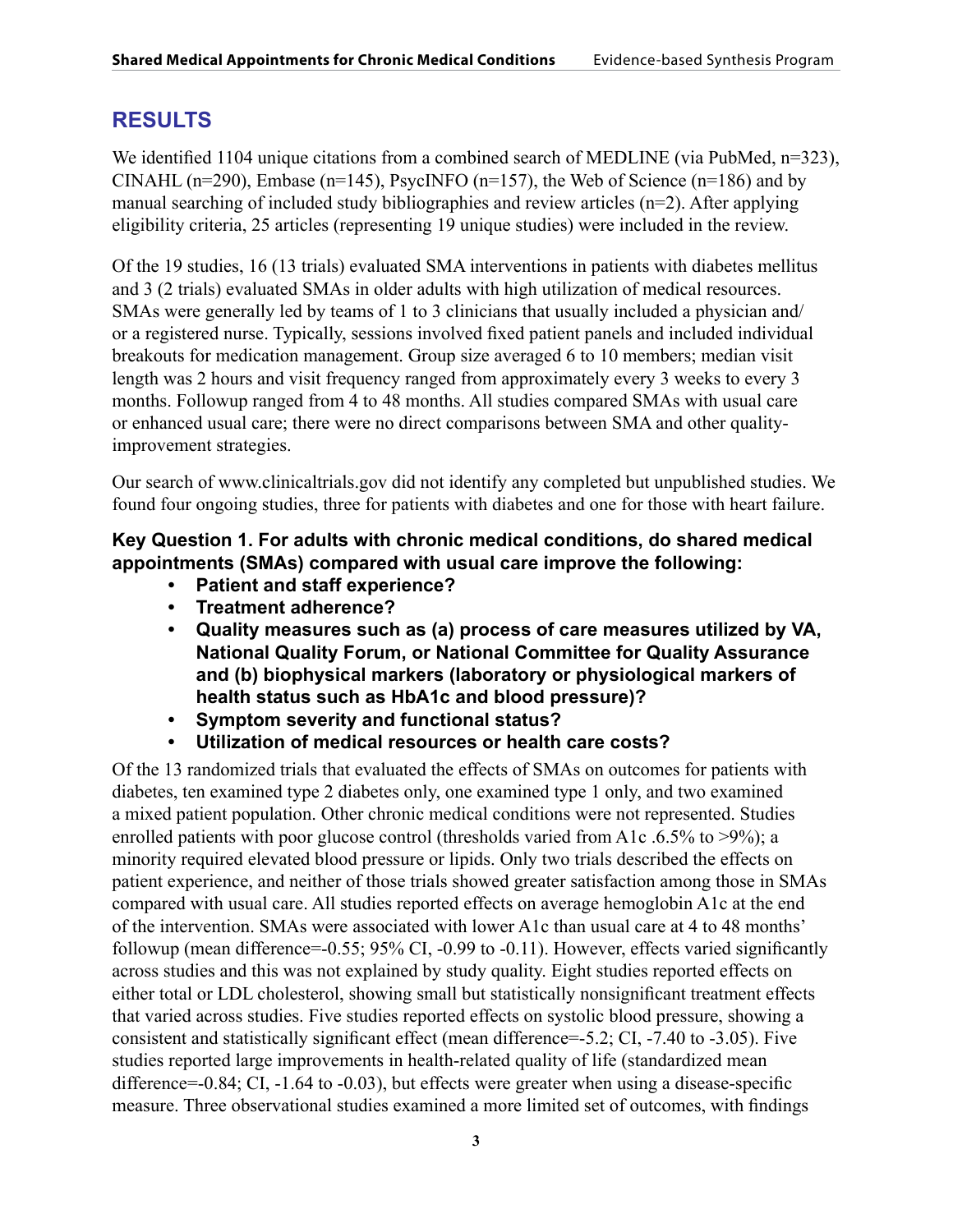generally consistent with those of the randomized trials.

The effects of SMAs on hospital admissions and emergency department visits were explored in five studies on patients with diabetes. In three of these, admission rates were lower with SMAs, but the result was statistically significant in only one study. Two studies found emergency department visits decreased significantly with SMAs. Four studies reported effects on total costs, but results were mixed. In one, total costs were significantly higher; in another, total costs were significantly lower; in a third, results did not differ significantly; and the fourth was conducted in Europe and so costs may not be applicable to the U.S. health system.

We identified two randomized trials and one observational study that evaluated the effects of SMAs on older adults with high health care service utilization rates. All studies reported positive effects on patient experience with SMAs compared with usual care. Both trials reported effects on overall health status and functional status, but there was no difference compared with usual care for either of these measures. Biophysical outcomes were not reported. All three studies showed fewer hospital admissions in the SMA groups, and both trials reported a statistically significant decrease in emergency department visits with SMAs compared with usual care. Total costs also were lower for the SMA group in each study but varied substantially across studies and did not reach statistical significance for any study.

Table ES-1 summarizes the strength of evidence (SOE) for KQ 1.

|                               |                                                       | <b>Domains Pertaining to SOE</b>                                  |                       |                   |                     | <b>SOE</b>                                                  |
|-------------------------------|-------------------------------------------------------|-------------------------------------------------------------------|-----------------------|-------------------|---------------------|-------------------------------------------------------------|
| <b>Population</b>             | Number of<br><b>Studies<sup>a</sup></b><br>(Subjects) | <b>Risk of</b><br><b>Bias: Study</b><br>Design/<br><b>Quality</b> | <b>Consistency</b>    | <b>Directness</b> | <b>Precision</b>    | <b>Effect Estimate</b><br>(95% CI)                          |
| <b>Staff experience</b>       |                                                       |                                                                   |                       |                   | <b>Insufficient</b> |                                                             |
| <b>Diabetes</b>               | $\Omega$                                              | <b>NA</b>                                                         | <b>NA</b>             | NA                | <b>NA</b>           | Not estimable                                               |
| Older adults                  | 1(1236)                                               | Obs/Fair                                                          | <b>NA</b>             | <b>Direct</b>     | Imprecise           | Not estimable                                               |
| <b>Patient experience</b>     |                                                       |                                                                   |                       |                   | <b>Insufficient</b> |                                                             |
| <b>Diabetes</b>               | 2 (769)                                               | <b>RCT/Fair</b>                                                   | Consistent            | <b>Direct</b>     | Imprecise           | No effect                                                   |
| Older adults                  | 2(444)                                                | <b>RCT/Fair</b>                                                   | Inconsistent          | <b>Direct</b>     | Imprecise           | Small to large positive<br>effect                           |
| <b>Treatment adherence</b>    |                                                       |                                                                   |                       |                   | <b>Insufficient</b> |                                                             |
| <b>Diabetes</b>               | 3(536)                                                | <b>RCT/Fair</b>                                                   | Some<br>inconsistency | Direct            | Imprecise           | Not estimable                                               |
| Older adults                  | 0                                                     | NA.                                                               | <b>NA</b>             | NA.               | <b>NA</b>           | Not estimable                                               |
| <b>Biophysical</b>            |                                                       |                                                                   |                       |                   |                     |                                                             |
| Diabetes:<br>A <sub>1</sub> c | 13 (2921)                                             | RCT/Good                                                          | Inconsistent          | Direct            | Some<br>imprecision | $MD = -0.55$<br>$(-0.99 \text{ to } -0.11)$<br>Moderate SOE |

**Table ES-1. Summary of the strength of evidence for KQ 1**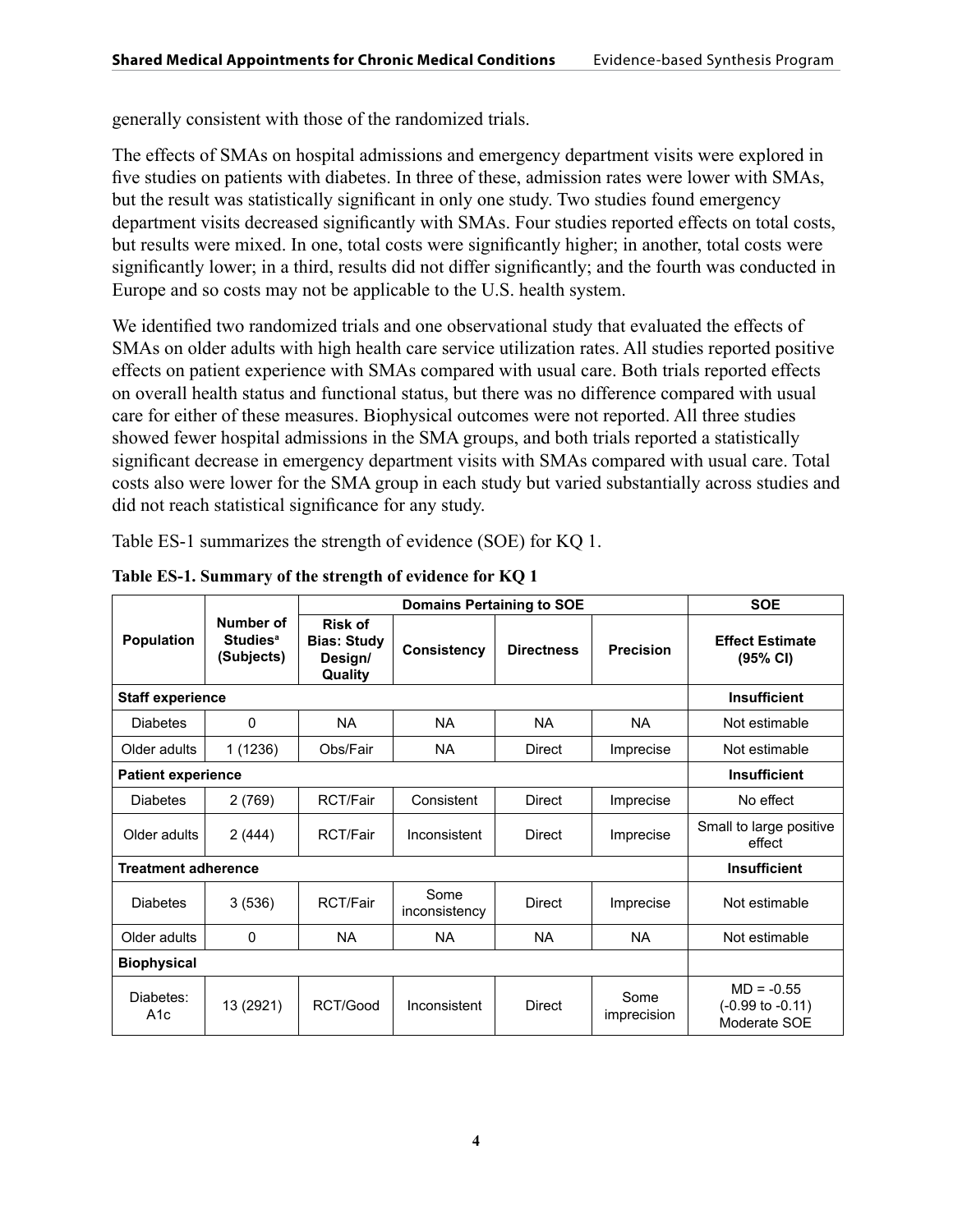|                                                                |                                                       | <b>Domains Pertaining to SOE</b>                           |                              |                         |                        | <b>SOE</b>                                                                    |
|----------------------------------------------------------------|-------------------------------------------------------|------------------------------------------------------------|------------------------------|-------------------------|------------------------|-------------------------------------------------------------------------------|
| Population                                                     | Number of<br><b>Studies<sup>a</sup></b><br>(Subjects) | <b>Risk of</b><br><b>Bias: Study</b><br>Design/<br>Quality | <b>Consistency</b>           | <b>Directness</b>       | <b>Precision</b>       | <b>Effect Estimate</b><br>(95% CI)                                            |
| Diabetes:<br>Total<br>Cholesterol<br><b>LDL</b><br>Cholesterol | 5 (1556)<br>5 (997)                                   | <b>RCT/Fair</b><br><b>RCT/Fair</b>                         | Inconsistent<br>Inconsistent | <b>Direct</b><br>Direct | Imprecise<br>Imprecise | $MD = -4.9$ (-17.8 to 7.9)<br>Low SOE<br>MD -6.6 (-16.1 to 2.8)<br>Low SOE    |
| Diabetes:<br><b>Blood</b><br>pressure                          | 5(1125)                                               | RCT/Good                                                   | Consistent                   | Direct                  | Some<br>imprecision    | $MD = -5.2$<br>$(-7.4 \text{ to } -3.1)$<br>Moderate SOE                      |
| Older adults                                                   | $\mathbf 0$                                           | <b>NA</b>                                                  | <b>NA</b>                    | <b>NA</b>               | <b>NA</b>              | Not estimable                                                                 |
|                                                                |                                                       | Health-related quality of life or functional status        |                              |                         |                        |                                                                               |
| <b>Diabetes</b>                                                | 5(1561)                                               | <b>RCT/Fair</b>                                            | Inconsistent                 | <b>Direct</b>           | Imprecise              | $SMD = -0.84$<br>$(-1.6$ to $-0.03)$<br>Low SOE                               |
| Older adults                                                   | 2(615)                                                | RCT/Fair                                                   | Inconsistent                 | <b>Direct</b>           | Imprecise              | Not estimable                                                                 |
| <b>Economic</b>                                                |                                                       |                                                            |                              |                         |                        |                                                                               |
| <b>Diabetes</b>                                                | 5 (1339)                                              | RCT/Good                                                   | Inconsistent                 | <b>Direct</b>           | Imprecise              | ED visits lower rates<br>in 2 of 5 studies<br>Insufficient SOE                |
|                                                                | 5 (1339)                                              | RCT/Good                                                   | Consistent                   | <b>Direct</b>           | Some<br>imprecision    | Hospitalizations lower<br>in 4 of 5 studies<br>Low SOE                        |
|                                                                | 4 (1125)                                              | RCT/Fair                                                   | Inconsistent                 | <b>Direct</b>           | Imprecise              | Total costs range<br>from lower to higher<br>Insufficient SOE                 |
| Older adults                                                   | 2(615)                                                | RCT/Fair                                                   | Consistent                   | <b>Direct</b>           | Imprecise              | ED visits lower rates in<br>2 of 2 studies<br>Low SOE                         |
|                                                                | 2(615)                                                | RCT/Fair                                                   | Some<br>inconsistency        | <b>Direct</b>           | Imprecise              | Hospitalizations lower<br>in 1 of 2 studies<br>Insufficient SOE               |
|                                                                | 2(615)                                                | <b>RCT/Fair</b>                                            | Inconsistent                 | <b>Direct</b>           | Imprecise              | Total costs lower<br>but not statistically<br>significant<br>Insufficient SOE |

a Studies(subjects) given are for randomized trials; observational studies were also considered in SOE ratings but are not listed separately in the table.

Abbreviations: CI=confidence interval; ED=emergency department; MD=mean difference; NA=not applicable; RCT=randomized controlled trial; RD=risk difference; RR=risk ratio; SMD=standardized mean difference; SOE=strength of evidence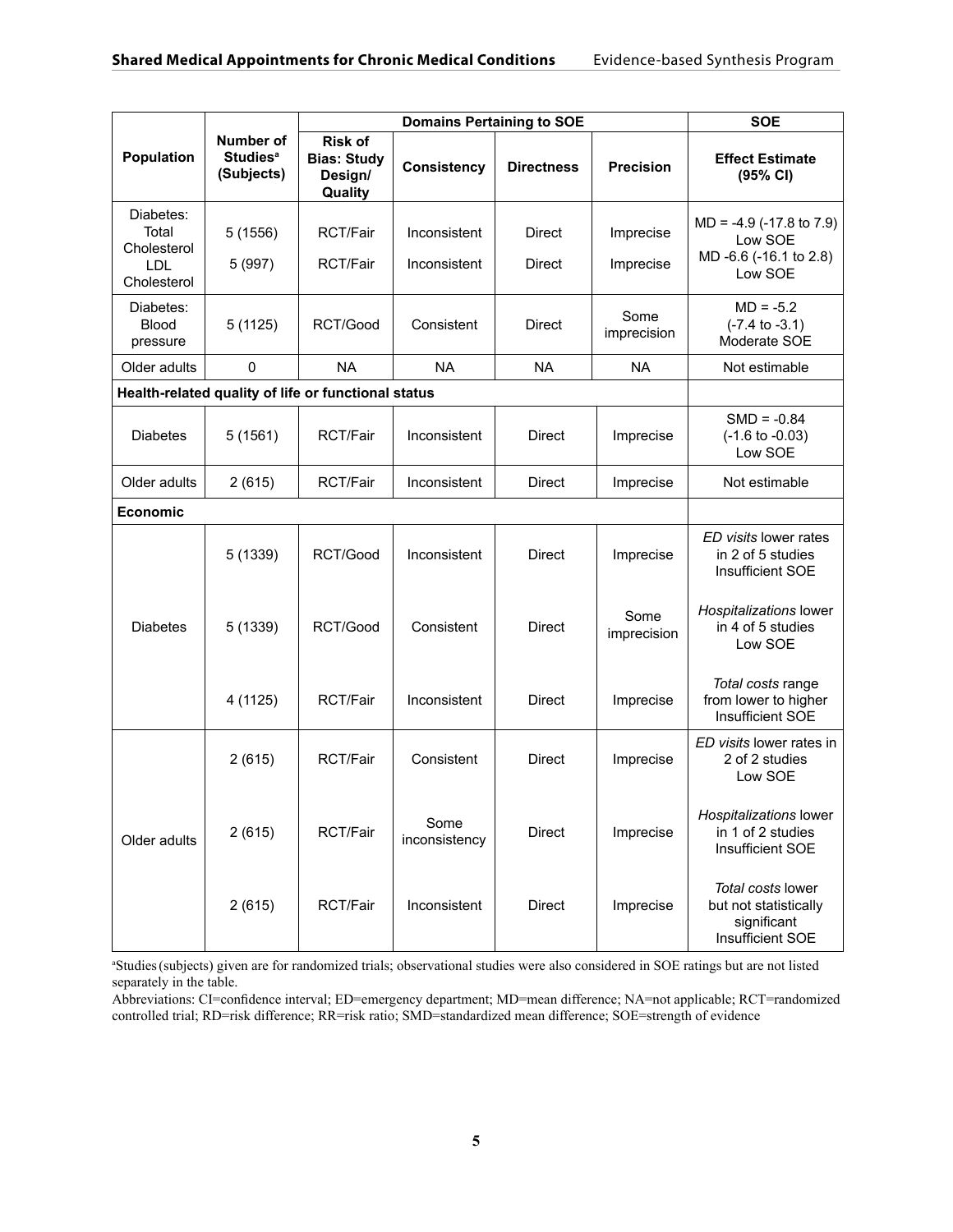#### **Key Question 2. For adults with chronic medical conditions, do the effects of SMAs vary by patient characteristics such as specific chronic medical conditions and severity of disease?**

No included studies explored the subgroups of patients that would benefit most from an SMA intervention.

#### **Key Question 3. Is the intensity of the intervention or the components used by SMAs associated with intervention effects?**

No included studies explored the specific components of an SMA intervention that were most potent. SMA interventions did, however, have certain common components. SMAs were led by teams of 1 to 3 clinicians that included a physician  $(n=15)$ , clinical pharmacists  $(n=9;$  the prescribing clinician in 3 studies), and a registered nurse. The clinical team was multidisciplinary in most studies; pharmacists and licensed mental health professionals participated in almost half the studies. Sessions were designed for closed panels of patients in all but three studies, which used drop-in models. Group size was 6 to 10 members for most studies, with size ranging between 10 and 20 members in 4 studies and as large as 25 members in 1 study. The planned visit frequency ranged from monthly to approximately every 3 months. SMA visits were a median of 2 hours (range 1 to 3.5 hours). At least 16 of 19 studies offered individual breakouts with a physician or clinical pharmacist as part of the SMA design specified that medication changes could be made at group visits. Details of the SMA interventions are given in an appendix of the full report.

We devised an intervention robustness score to attempt to address KQ 3 quantitatively, but it was not associated with treatment effects. More than 70 percent of all studies were similar on six of the seven variables used in the robustness score: (1) whether the team was continuous, (2) whether the group was closed, (3) whether individual breakout sessions were conducted, (4) whether medication changes were made, (5) how long each session was, and (6) whether there was contact outside the session. It is possible that there are other more important variables that are not being measured with current approaches. The strength of evidence for both questions was judged to be insufficient.

## **RECOMMENDATIONS FOR FUTURE RESEARCH**

We used a structured framework to identify gaps in evidence and classify why these gaps exist (Table ES-2).

| <b>Evidence Gap</b>                                                                                  | Reason                   | <b>Type of Studies to Consider</b>                                                       |
|------------------------------------------------------------------------------------------------------|--------------------------|------------------------------------------------------------------------------------------|
| <b>Patients</b>                                                                                      |                          |                                                                                          |
| Absence of data for patients with<br>conditions other than diabetes mellitus<br>and high utilization | Insufficient information | Single and multisite RCTs<br>Quasi-experimental studies                                  |
| Interventions                                                                                        |                          |                                                                                          |
| l Uncertain which elements of an SMA<br>Intervention are most effective and<br>l efficient           | Insufficient information | RCTs of head-to-head comparisons<br>of different types of SMAs;<br>Disaggregation trials |

#### **Table ES-2. Evidence gaps and future research**